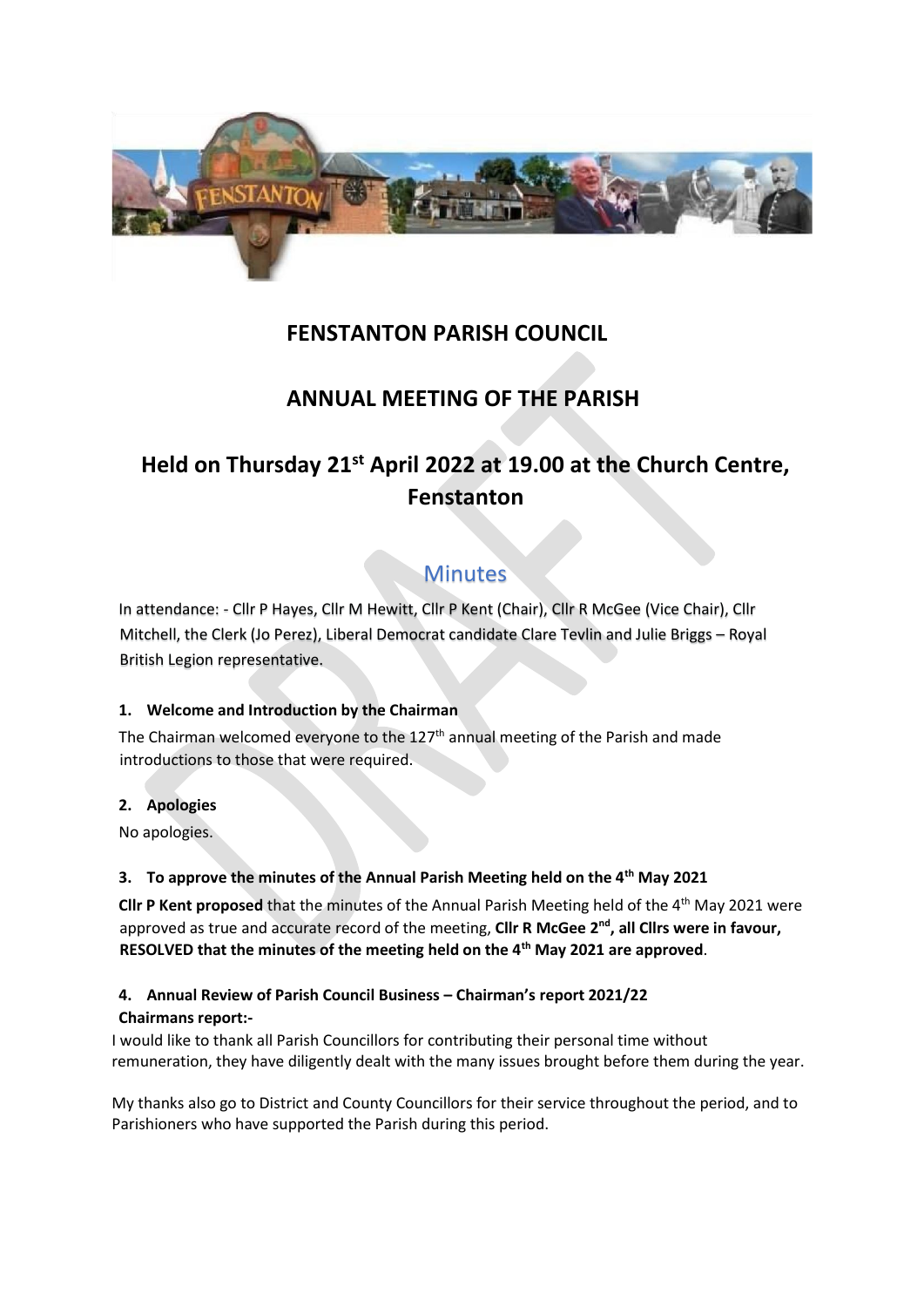Particular mention goes to Cllr Kevin Mitchell, who will not be standing for re-election this year. Kevin has made a major contribution towards the working of the Parish Council, acting as RFO, preparing annual accounts for audit, Chairing the Finance & Constitution Committee, working on the Flood Working Group and implementing several significant projects, including the new MUGA. My thanks go to Kevin for his valued service, his expertise and shear energy and his willingness to pick up tasks and deliver them in support of the Parish has been invaluable.

Particular mention also goes to Cllr Colin White, who will not be standing for election this year, after many years of continuous service as a Parish Councillor and historically Chairman of the Parish Council. Colin has overseen many improvements to the village facility's during his time as a Parish Councillor and in particular the installation of Parish Church footpath lighting and creation of the village pre-school facility. My thanks go to Colin for his long and valued service, his expertise, experience and support for the Parish will be greatly missed.

Cllr Joseph Middleton has also decided not to stand for re-election.

We wish all every success, good health and happiness for the future.

During the current period we have received 2 resignations from Cllr's Jerry Schonfeldt and Sam Polhill, we thank them for their contribution and wish them both well for the future.

We also take this opportunity to remember Mark Richardson who sadly passed away during this period and wish his family well.

I also welcome Paula Short and Martin Hewitt as newly appointed Parish Councillors, who I am sure will be making a significant contribution going forward.

As you will have gathered, we have been experiencing a significant amount of Cllr churn during this period. After opening the year with a full complement of 13 Parish Councillors, 3 decided not to stand again, 2 resigned and 1 has sadly passed away. We managed to recruit 2 new Parish Councillors during the period, bringing our current compliment to 9, we therefore require an additional 4 Parish Councillors to achieve a full complement of 13. If any Parishioners feel they have the skills and time available to help make Fenstanton an even better place to live, I would encourage them to become a Parish Councillor and serve our community as an active member of the Parish Council.

#### **Staffing & Support**

Our Parish Clerk Jo Perez settled in really well this year, her contribution and personal development has been exceptional, ensuring the necessary support for the Parish and Councillors is always available.

During this period, we successfully recruited a permanent RFO, however, for personal reasons she has since resigned. We are currently advertising to recruit a replacement RFO as soon as possible.

My appreciation also goes to the volunteer litter teams and the team members on volunteer list who contribute freely of their time, performing the much-needed task of keeping our village tidy.

#### **Flood Working Group**

The Fenstanton Flood Working Group continues to be led by Cllr Nigel Ferrier, who has been working with local Government Departments to investigate the cause, impact and proposed solutions required to mitigate the risk of experiencing significant floodwater levels that encroached upon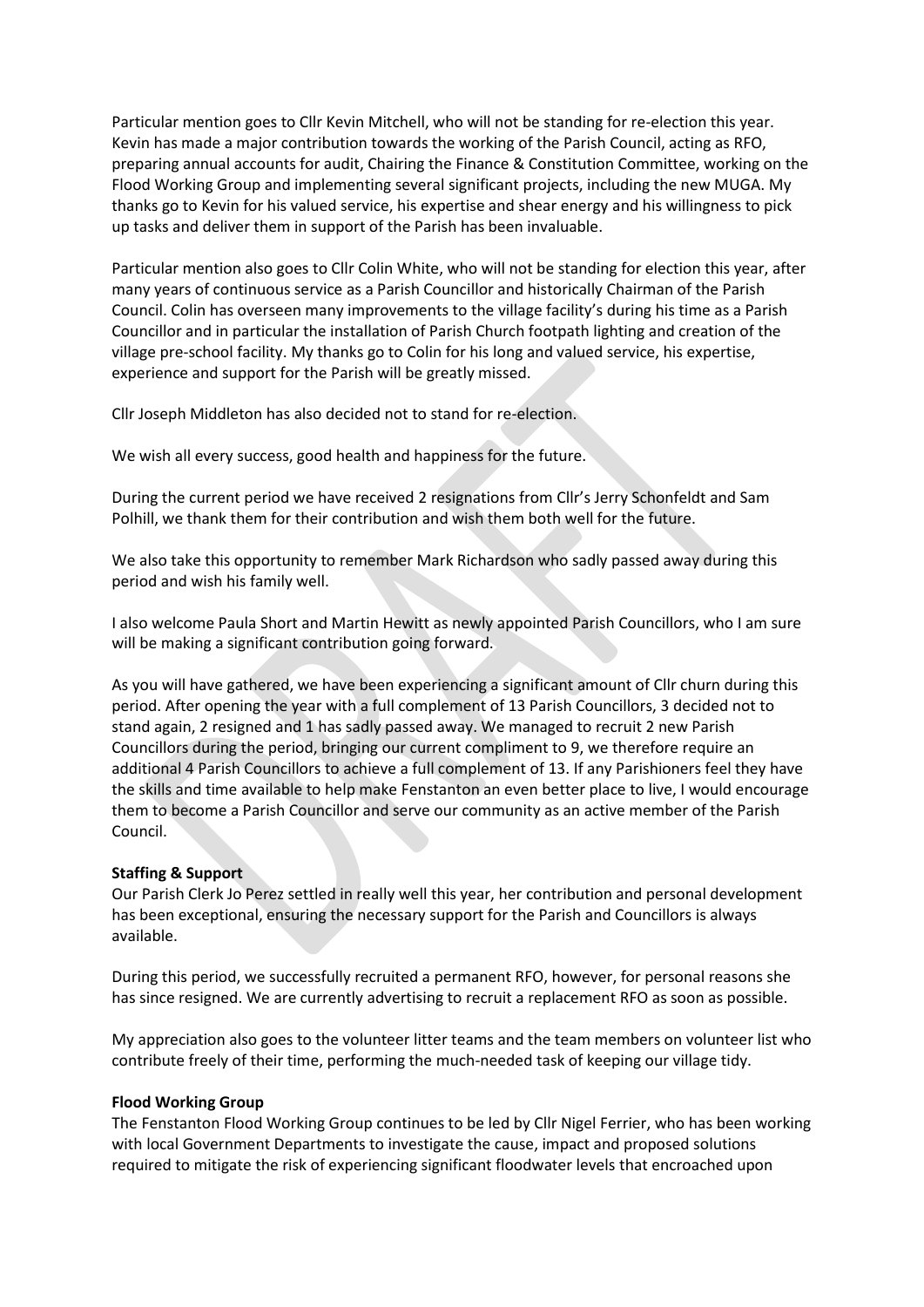Fenstanton on Christmas Eve 2020, damaging properties and significantly disrupting the lives of Some residents.

Despite engaging with and providing our locally produced evidential Parish Council Report submitted to our MP, CCC Lead Flood Agency, Environment Agency (EA) and Highways England (HE), Anglia Water (AW), we initially received no replies.

We subsequently organised a site visit with our MP Jonathan Djanogly and CCC, following which our MP requested responses to our report, which we have now received. Put simply we have been advised that investigations are ongoing.

It is now 16 months since the flood incident occurred, without CCC Flood Lead, HE, AW or EA taking any remedial action, this is clearly unsatisfactory. Your Parish Council has therefore decided to fund the appointment of a professional flooding specialist in this field to investigate and produce a final report, which will be made available to our MP and the agencies concerned. We find ourselves in a very unsatisfactory position regarding the flooding incident, as this year we have been extremely lucky to have experienced an unusually dry period and have not to have suffered a repeated event. We will press on with engagement following completion of the independent report, which cannot be ignored.

## **Projects Part and Fully Delivered**

- Village Pond renovation, fencing works and History board completed.
- Clocktower, bell and surrounds fully refurbished, ground lighting re-installed, planters and Whipping Post installed together with History Board.
- Installed additional benches in parish churchyard and Fen Bridleway footpath overlooking Moore Lake.
- Secured agreement from CCC Highways for a privately funded highways improvement initiative for a village wide 20mph speed limit, which will be implemented Autumn 2022.
- Jet washed the A1307 underpass and implemented a weekly cleaning and graffiti removal rota.
- Continued working through the Fenstanton Flood Working Group to engage with CCC, our MP, HE & EA to gain some flood remediation traction.
- Continued to support the new Village Hall by committing funds to reserves to be drawn down as required.
- Secured £15k LHI funding, finalised plans and committed Parish Council funding to implement Chequer Street parking bays, due for implementation Autumn 2022.
- Installed the Multi Use Games Area for use by the school and residents. Our thanks to Highways England A14 Legacy Fund for providing the facilities and finance.
- Implemented refurbishment of Bus Shelters and implemented a weekly cleaning and graffiti removal rota.
- Implemented Chequer Street wooden playground repairs.
- Implemented Rookery Place metal playground repairs.
- New maintenance contractors appointed and contract agreed.
- Cut back unsightly Chequer Street hedge and verge vegetation.

## **Projects & Initiatives In Progress**

- Implement 20's Plenty speed limit throughout the village by Autumn 2022, privately funded by the Parish Council, without contribution from CCC.
- Implement London Road 30mph speed limit, funded through LHI & Parish Council.
- Continue digitalisation and location mapping of Village Burial records (historic records to be retained).
- Implement Chequer Street parking bays Autumn 2022.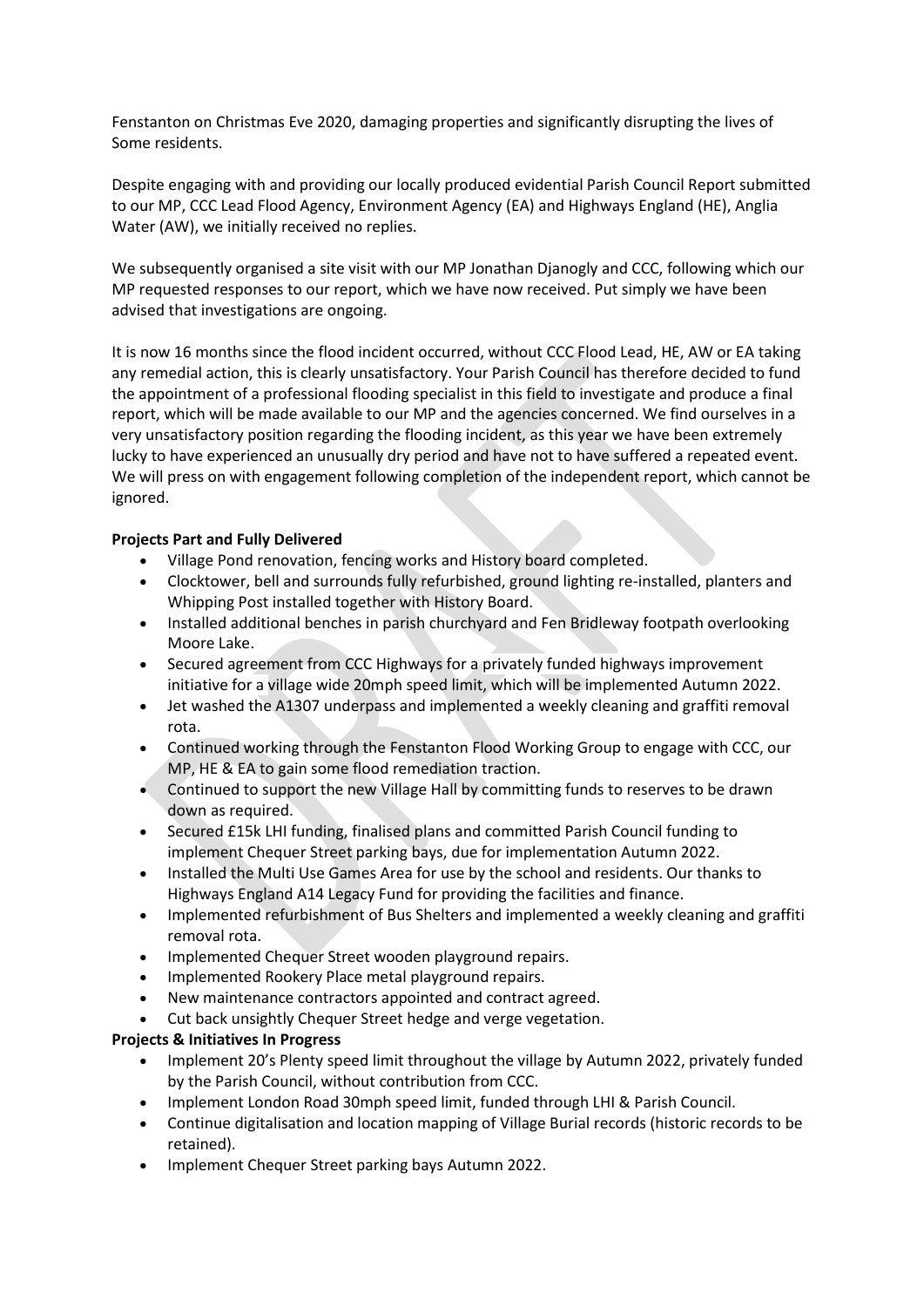- Village Pond, fence repairs, weed control, picnic tables installed and fish stocks reintroduced.
- Continue Fenstanton Flood Working Group activity, by producing a professional Flood Report, utilised to ensure HE, EA, CCC, take action to mitigate future risk of flooding and to prepare an Emergency Flood Plan for the Parish.
- Introduction of CCC Highways village wide drain clearing Bi-Annual scheme.
- Complete Online Mapping of all parish areas.
- Continue development of the Hamptons open space & football field for sport, exercise and social use.
- Finalise the 99 year lease and additional allotment land and water supply from Diocese of East Anglia Glebe Allotments. Fenstanton Parish Council will become the leaseholder, securing allotments expansion and future use. We are working with the Diocese of East Anglia and allotment holders to improve boundary fencing.
- Implement new booking system for MUGA.
- Implement jointly funded Church footpath repairs.

#### **Parish Matters General:**

#### **Cambridge Road A1307 slip road**

The Parish Council developed and submitted an Initial Proposal to HDC, applying for the release of Retained Community Infrastructure Levy, required to improve the Cambridge Road Slip Road surrounds and mitigate / discourage HGV Parking. Our application for funding was rejected by HDC in January 2021, and we have subsequently been advised that CCC Highways must first approve the proposals and have them fully planned and costed before submission.

The Parish Council has paid £500 to CCC Highways to work through the proposal again and re-draft it to ensure compliance, their support and reduce cost.

The revised proposals will be re-submitted to HDC Community Infrastructure Levy Committee when completed.

Meanwhile, to help mitigate dangerous parking of HGV's, the Parish Clerk will continue contacting all Hauliers whose vehicles are parking overnight and causing an obstruction, requesting them to cease this.

#### **Community and S106 grant allocations**

- Community Café.
- Fenstanton Friendship Club.
- Fenstanton Football Club.

## **Parish Planning Matters**

A significant number of planning applications (40 for previous Year), have been received and reviewed during the period, in respect of which the Parish Council have been consulted in an advisory capacity by HDC Planning.

#### **Burial Board Matters**

The Parish Council is continuing to progress with the validation and Digitalisation of Village Burial records (historic records to be retained). This will be enhanced with a new, on-line high-resolution digital map of the open graveyard.

The Parish Council is continuing to progress an initiative with CCC and the school, which would provide additional land required for expansion of the graveyard. Insignificant CCC progress has been made on this initiative, causing continuous delays in support.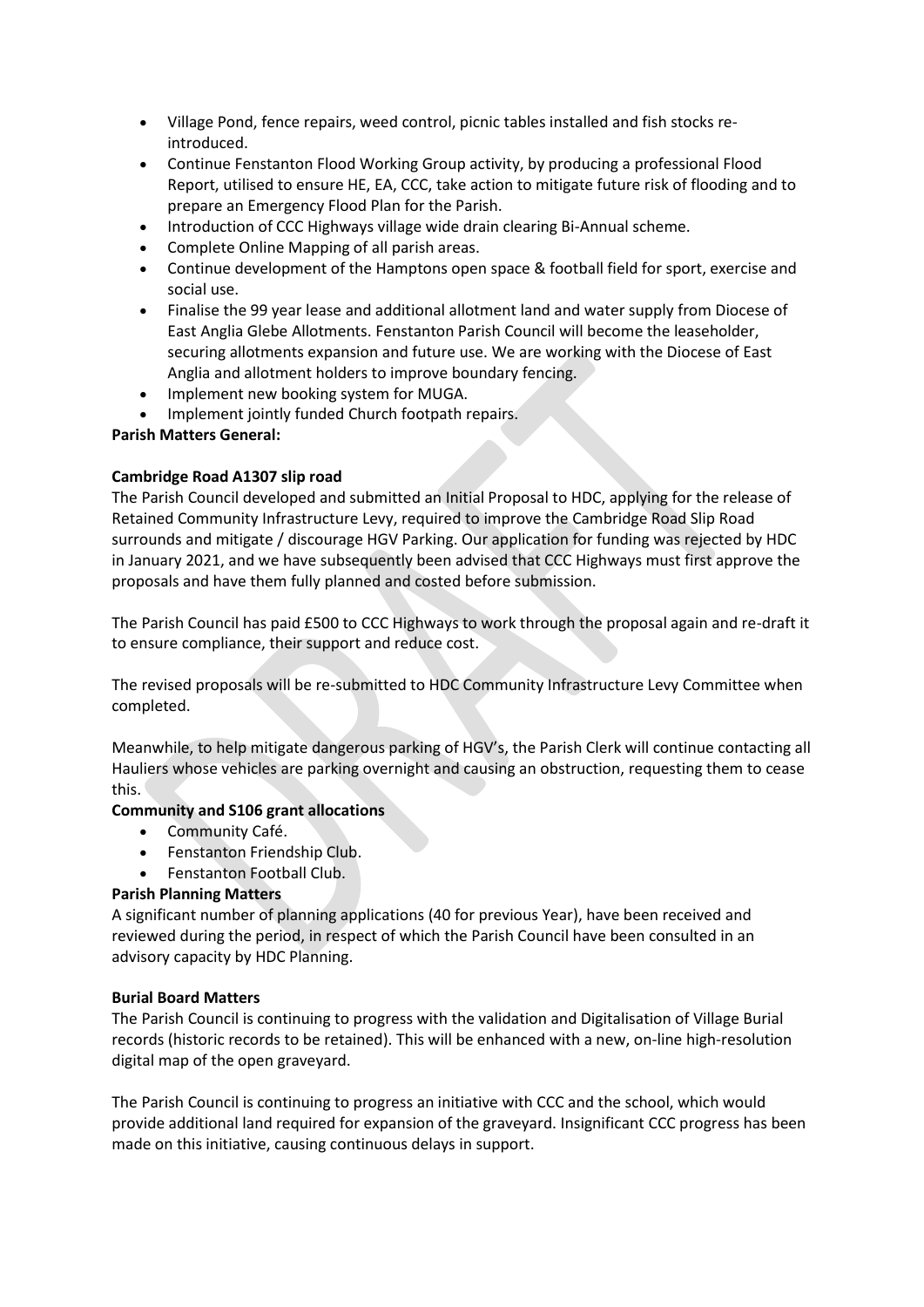#### **Parish Precept & Funding**

In order to maintain the current level of service provided and achieve a balanced budget in the coming financial year 2022/23, the Parish Council has unanimously voted to increase the Parish Precept by *20*%, which equates to an increase of £17.84 per annum for a level D property in the village.

The Parish Precept remains within the bottom **25**% of comparable sized parish precepts within the Huntingdonshire district.

#### **Financial Position as at the year end 31/03/2022**

We have again ended the year in a healthy financial position, the details of which are contained in the RFO's Report. However, we do have significant financial commitments to meet during the coming year to complete the Projects & Initiatives outlined above and commitments made to fund the new Village Hall.

#### **Financial Year End Accounts**

Draft Financial year end accounts are currently being prepared for the period ending 31 March 2022. The audited Annual Accounts will be made available to members of the public between early June to mid July.

## **5. Annual Review of Parish Council Finance Report 2021/22**

Report from the acting RFO:-

As Acting RFO, I would like to highlight the financial position of Fenstanton Parish Council for the year ending 31.03.22. subject to any adjustments during the internal and subsequent external audits. The full accounts will be available to the Fenstanton Public in July/August.

#### **Overall**

Cash in hand has risen marginally over the year, from £300,660 to £306, 950. This includes a number of reserves and commitments, including £95,000 for the Village Hall Trust, £10,000 for the Fen Cycleway maintenance, improvements to the path through the Church, Local Highway initiatives including Chequer Street and '20 is Plenty', as well as the two amounts we hold for the Bertha Pitfield Clock Tower maintenance of £18,931 and Youth Club Fund of £2,447.

## **Operational Expenditure.**

The vast majority of our funding comes from the 'Parish Precept'. This is collected through your Council Tax bills by HDC and is approximately 6% of the total amount you pay. In 2021/22 this was £83.92 per household for a Level D property. In addition, we received some income from the graveyard and CCC for grass cutting work we carry out on their behalf and a small amount of bank interest. In total our 'operational' income was £112, 282.

From this we pay for the Parish Council Office, a variety of administration costs, including insurance, Clerk and RFO salaries, all maintenance and repairs, including grass and hedge cutting and playground repairs. In addition, we were able to provide some funding for groups and organisations within the Parish, including: Fenstanton Football Club, Fenstanton Community Cafe, Fenstanton Friendship Club.

#### **Capital Expenditure and Parish Improvements**

Our approach to any major capital or infrastructure expenditure in the Parish is to source funding, wherever possible from 3<sup>rd</sup> parties, to remove any financial impact on Fenstanton Households. This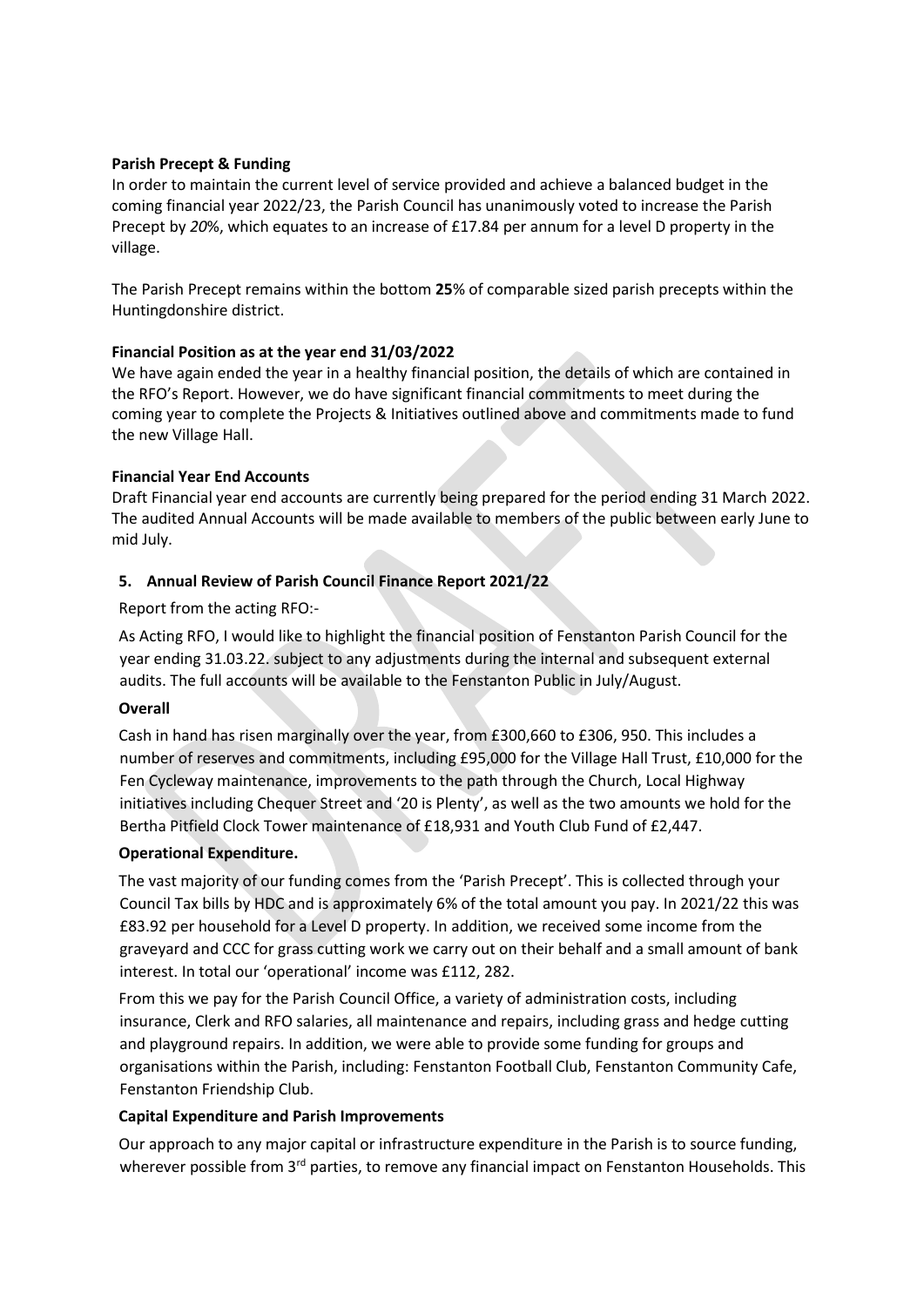has enabled us to provide a variety of services and resources, including The Community Warden Scheme, Clock and Pond repairs and upgrade, repairs to the Bus shelters, financial support for the School improvements, as well as the MUGA and various benches and tables around the Parish from External Grants and funding from the Community Infrastructure Fund (our proportion of a developer tax). We have also been able to secure a pocket of Land on Cambridge Road which is likely to be used by the various Scouts and Guides groups as a new base.

#### **In summary**

Our finances are in a healthy position. However, we know we face increasing demands on our resources, not least through the 'downward push' from the larger authorities for your Parish Council to take on increasing levels of services and costs previously associated with them. We will need to remain cautious in what we can fund and continue to closely manage and monitor our expenditure.

## **6. Reports from County and District Councillors**

None present.

## **7. Presentation by Ashley Dolling – HDC Community Protection & Enforcement Officer**

Unfortunately, Ashley was unable to attend due to it being within the Election period, however he will attend the next full PC meeting.

## **8. Any other community group reports – inc Royal British Legion**

Report from Julie Briggs:-

#### **Fenstanton and Hilton Royal British Legion**

Originally Fenstanton and Hilton RBL were a Sub Branch of St Ives RBL, but after reorganisation we now come under Cambridgeshire umbrella. We are extremely small in number so do not have a committee, but Margaret and I do attend St Ives Branch and Women's Section meetings. Even so if you join Fenstanton and Hilton RBL you can also join St Ives or any other Branch without any further cost. The annual membership is £17.00.

Just to clarify you do not need to have been a member or be related to a member of the Armed forces to join the Royal British Legion. Similarly you do not need to be a member of the RBL to be a Poppy Appeal Collector.

Activities of the Royal British Legion in this area include:

- Supporting retired and present members of the Armed Forces and their dependants. Our Welfare Officer Alan will contact or visit, when informed of a person who needs support. At the moment he only has Margaret and Monica Thompson who may continue with visits or telephone contact, if the person needs company or help with shopping or such like. There are courses available to help prospective Welfare Supporters.
- Our Standard Bearer can be asked to attend a funeral of either retired or present Military personnel. Normally he is supported by other members of the legion. Last year it was wonderful to be asked to attend a Party to celebrate World War 2 Veteran Reginald Millns 100th Birthday.
- St Ives Women's Section are back to meeting on the second Monday of each month at the Ivy Leaf club in Broadleas at 11am. This is an opportunity to meet up and make friends whilst having a tea, coffee and biscuit sometimes cake.